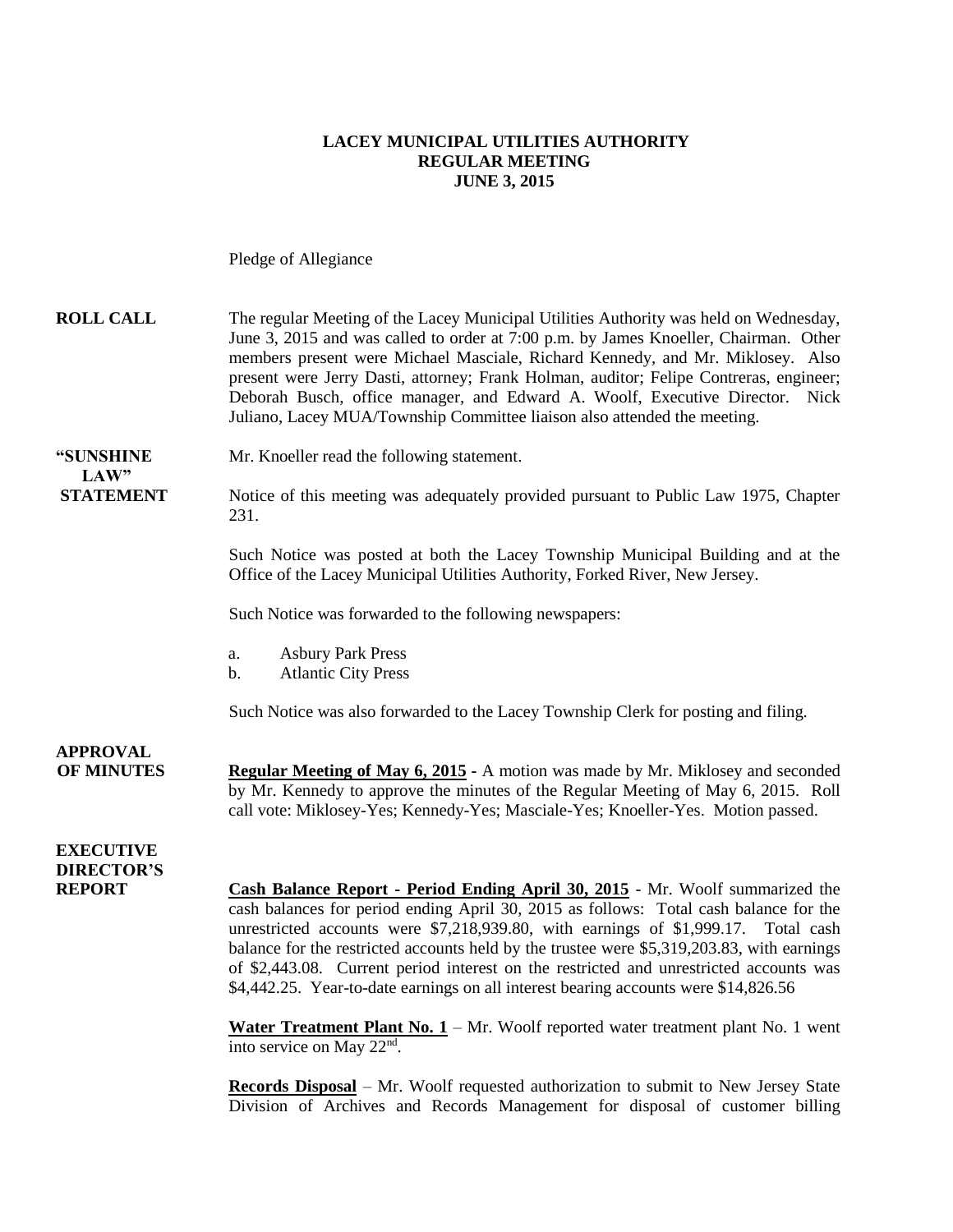registers, cashier receipts and stubs, customer consumption registers, and customer complaint files. Records are from 1980-2007. Roll call vote: Masciale-Yes; Kennedy-Yes; Miklosey-Yes; Knoeller-Yes. Motion passed.

## **BUSINESS**

**REPORT** The business report was submitted for review.

# **ENGINEER'S**

**REPORT Resolution 2015-36 – Final Sewer and Water Approval – Bob's Square Deal – Mera Holdings, LLC** – Mr. Dittenhofer stated his office received the application and plans for final sewer and water approvals for Bob's Square Deal –Mera Holdings, Block 113, Lot 2. The applicant is proposing to construct a 9,000 SF commercial building consisting of a 6,000 SF hardware store and a 3,000 SF warehouse space on the east side of Route 9 between Beach Boulevard and Clearwater Drive. The applicant proposes to connect to an existing curb stop in the right-of-way of Route 9 and install a 1" water service for the building. The applicant also proposes to connect to an OCUA manhole located in an easement on the property and install approximately 40 LF of 8" PVC sewer main to a new manhole. A new sanitary lateral to service the building will connect to the manhole. On recommendation by the Authority's engineer, a motion was made by Mr. Masciale and seconded by Mr. Miklosey to adopt *Resolution 2015-36, Resolution of the Lacey Municipal Utilities Authority, County of Ocean, State of New Jersey, Final Sewer and Water Approval – Bob's Square Deal – Block 113, Lot 2, Mera Holdings, LLC.* Roll call vote: Masciale-Yes; Miklosey-Yes; Kennedy-Yes; Knoeller-Yes. Motion passed.

**Meter Installation** - Mr. Contreras stated this contract is 99% complete.

**Cleaning & Televising Contract No. 8** – Mr. Contreras stated this project is complete. Minor repair list has been generated.

**HMPG Purchasing and skid mounted generator and site improvements at four (4) pump stations** – Mr. Contreras stated the bid opening is scheduled for Jun 11<sup>th</sup>.

**Sea Breeze – Toll Brothers** - Mr. Contreras stated a site visit was conducted with LMUA personnel. A check of the operation of all entry valves and in-line valves was done. Fire hydrants were tested at furthest location, with no apparent pressure drop or flow reduction was noticed. A full fire flow test was requested through an independent company. This work is scheduled for the week of June  $8<sup>th</sup>$ . . Fire hydrants are scheduled to be flushed and serviced on June 18<sup>th</sup>.

### **ATTORNEY'S**

**REPORT Bob's Square Deal** – Mr. Dasti stated he has reviewed correspondence from RV&V regarding the application for preliminary water and sewer approvals. He also reviewed the Easement Agreement between Bob's Square Deal and the Authority. He asked the Board approve the Easement, pending the completion of editorial comments within the Easement language. A motion was made by Mr. Masciale and seconded by Mr. Miklosey to authorize approving the Easement, pending revision of language contained in the Easement. Roll call vote: Masciale-Yes; Miklosey-Yes; Kennedy-Yes; Knoeller-Yes. Motion passed.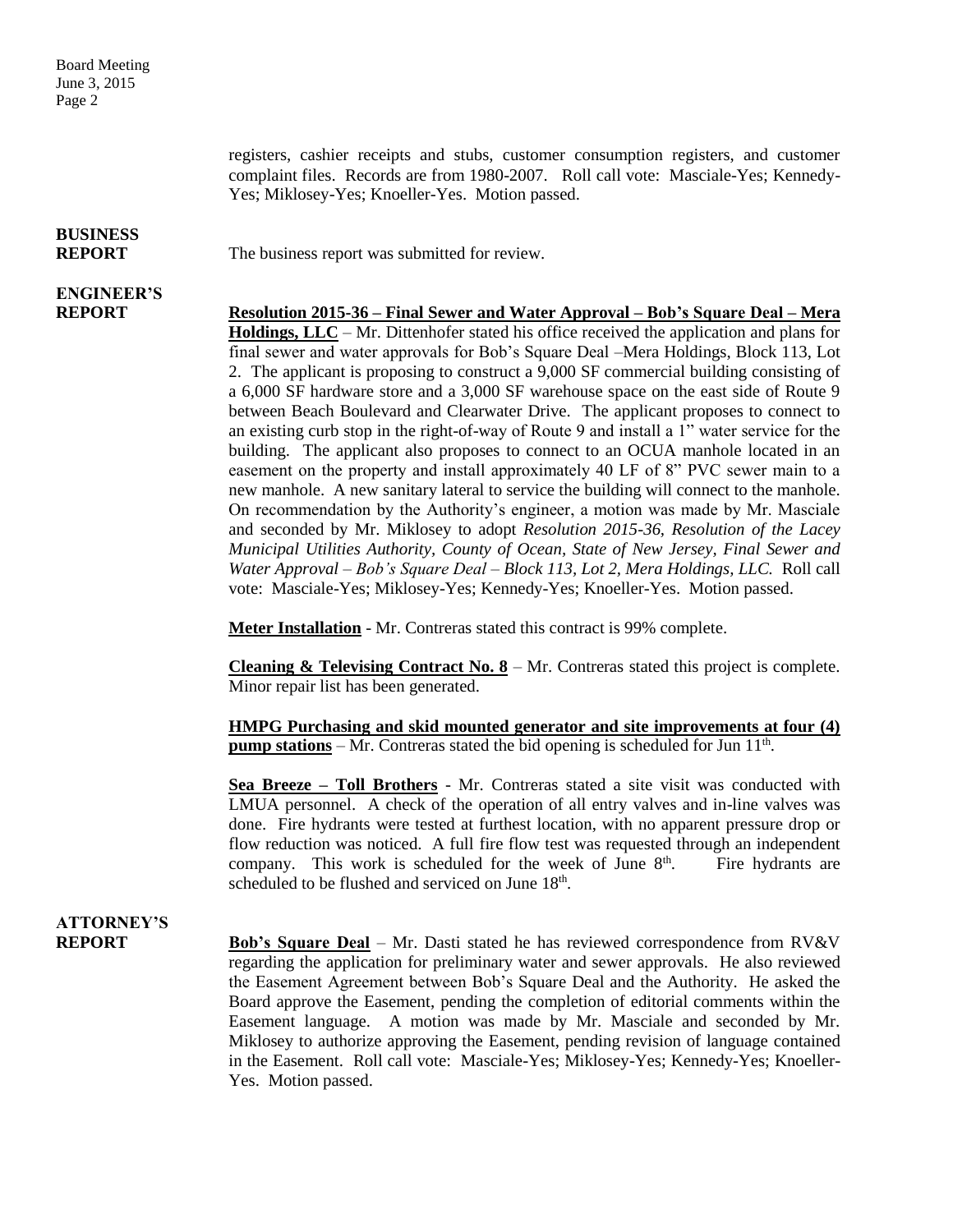**Clearview Street** – Mr. Dasti stated he forwarded a copy of the survey prepared by RV&V to John Curtin. Mr. Curtin will be forwarding the variance application package. He anticipates to apply for variance approval at the July, 2015 meeting of the Zoning Board of Adjustment.

**OPRA Request** – Mr. Dasti stated he assisted the executive director with an OPRA request.

**Personnel Issues** – Mr. Dasti stated he has consulted with and assisted the executive director concerning certain personnel issues.

### **AUDITOR'S**

**REPORT Accountant's Status Report – Month Ended April 30, 2015** – Mr. Holman reported user charges resulted in an unfavorable variance for the month on both sewer and water. Delinquency charges had a year to date favorable variance on for both water and sewer. Interest income had an unfavorable variance on both water and sewer, due to investments not performing as well as expected. The OCUA figures have to be adjusted.

#### **CORRESPONDENCE**

**George Price, Cedar Dr.** – Requesting relief of utility bill, due to broken pipe. Since the water from the leak did not go into the sewer system, a motion was made by Mr. Kennedy and seconded by Mr. Miklosey to grant a credit adjustment on the sewer charges in the amount of \$1,638.72 (235,000 gallons). Roll call vote: Kennedy-Yes; Miklosey-Yes; Masciale-Yes; Knoeller-Yes. Motion passed.

**John Vincentini, Westwood Dr.** – Requesting relief of utility bill, due to broken pipe. Since the water from the leak did not go into the sewer system, a motion was made by Mr. Kennedy and seconded by Mr. Masciale to grant a credit adjustment on the sewer charges in the amount of \$279.40 (66,000 gallons). Roll call vote: Kennedy-Yes; Masciale-Yes; Miklosey-Yes; Knoeller-Yes. Motion passed.

**Beth Crisafulli, Skiff Way Dr.** - Requesting relief of utility bill, due to broken pipe. Since the water from the leak did not go into the sewer system, a motion was made by Mr. Kennedy and seconded by Mr. Miklosey to grant a credit adjustment on the sewer charges in the amount of \$146.04 (44,000 gallons). Roll call vote: Kennedy-Yes; Miklosey-Yes; Masciale-Yes; Knoeller-Yes. Motion passed.

**Richard Maffia, Island View Dr.** - Requesting relief of utility bill, due to broken pipe. Since the water from the leak did not go into the sewer system, a motion was made by Mr. Kennedy and seconded by Mr. Miklosey to grant a credit adjustment on the sewer charges in the amount of \$292.88 (66,000 gallons). Roll call vote: Kennedy-Yes; Miklosey-Yes; Masciale-Yes; Knoeller-Yes. Motion passed.

**Mr. & Mrs. Leadem, Inland Road** – Requesting relief of utility bill, due to broken pipe. Since the water from the leak did not go into the sewer system, a motion was made by Mr. Kennedy and seconded by Mr. Miklosey to grant a credit adjustment on the sewer charges in the amount of \$21.20 (5,000 gallons). Roll call vote: Kennedy-Yes; Miklosey-Yes; Masciale-Yes; Knoeller-Yes. Motion passed.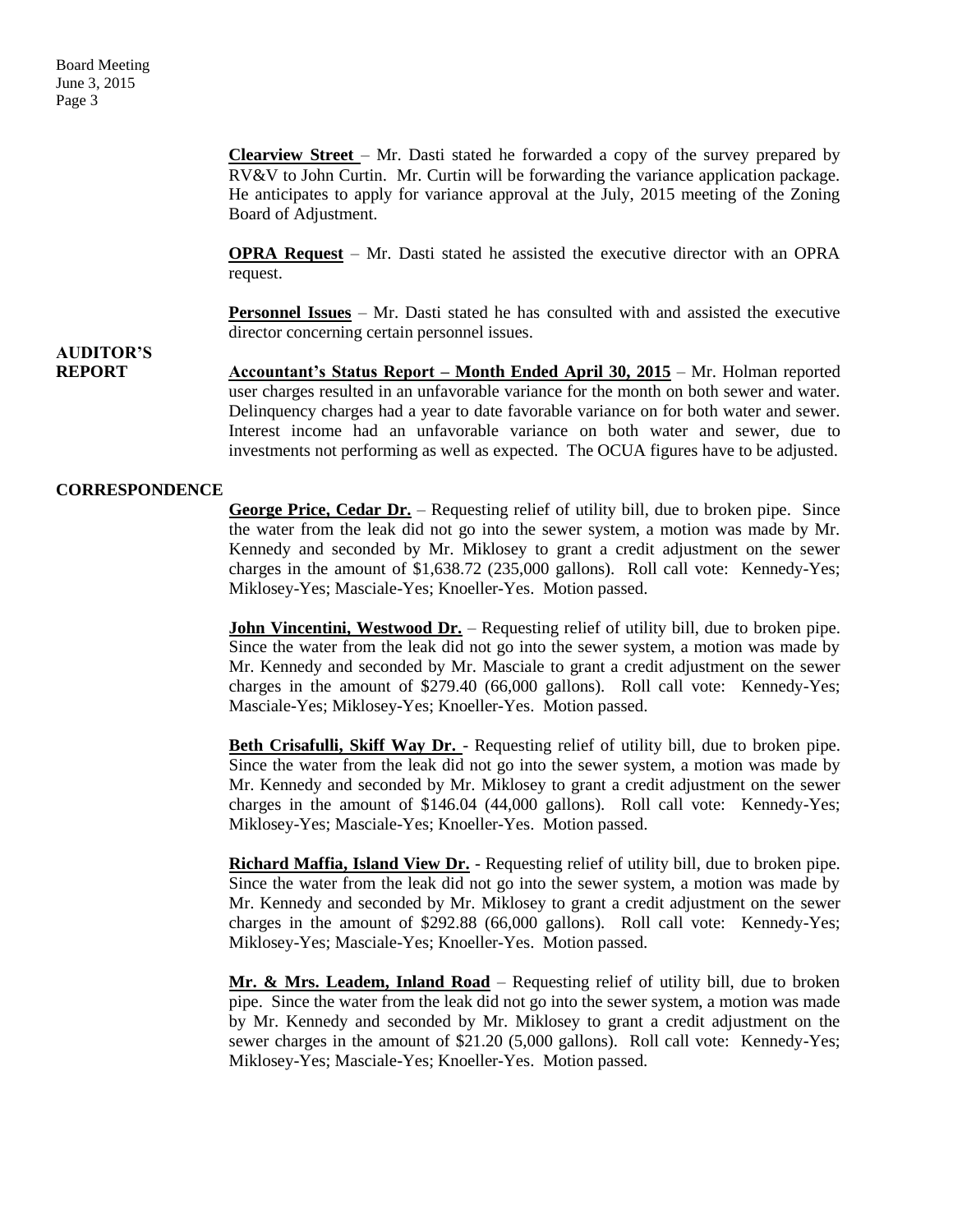**Joseph Ball, Arient Rd.** – Requesting relief of utility bill, due to broken pipe. Since the water from the leak did not go into the sewer system, a motion was made by Mr. Kennedy and seconded by Mr. Masciale to grant a credit adjustment on the sewer charges in the amount of \$3,063,46 (415,000 gallons). A payment plan has also been authorized for the water portion of bill. Roll call vote: Kennedy-Yes; Masciale-Yes; Miklosey-Yes; Knoeller-Yes. Motion passed.

**Angela Marra, Beach Blvd.** – Requesting relief of utility bill, due to broken pipe. Since the water from the leak did not go into the sewer system, a motion was made by Mr. Kennedy and seconded by Mr. Miklosey to grant a credit adjustment on the sewer charges in the amount of \$1,098.68 (168,000 gallons). Roll call vote: Kennedy-Yes; Miklosey-Yes; Masciale-Yes; Knoeller-Yes. Motion passed.

**Damian Lubrano, Bowsprit Pt.** – Requesting relief of utility bill, due to broken pipe. Since the water from the leak did not go into the sewer system, a motion was made by Mr. Kennedy and seconded by Mr. Masciale to grant a credit adjustment on the sewer charges in the amount of \$539.96 (92,000 gallons). Roll call vote: Kennedy-Yes; Masciale-Yes; Miklosey-Yes; Knoeller-Yes. Motion passed

**Richard Kennedy, Jr., Conifer Dr.** – Requesting relief of utility bill, due to leaky expansion tank. Since the water from the leak did not go into the sewer system, a motion was made by Mr. Miklosey and seconded by Mr. Masciale to grant a credit adjustment on the sewer charges in the amount of \$118.96 (39,000 gallons). Roll call vote: Miklosey-Yes; Masciale-Yes; Kennedy-Abstain; Knoeller-Yes. Motion passed

**Randall Panckeri, Devon St.** – Requesting relief of utility bill, due to broken frost plate. Based upon the available information, a waiver of the service charges could not be supported. It is the customer's responsibility to protect the water meter from freezing temperatures.

**Sebastian Barone, Dunberry Dr.** – Requesting relief of utility bill, due to a leaky meter. Since the water meter leak was the Lacey MUA's responsibility, a motion was made by Mr. Kennedy and seconded by Mr. Miklosey to credit customer's account in the amount of \$67.19. Roll call vote: Kennedy-Yes; Miklosey-Yes; Masciale-Yes; Knoeller-Yes. Motion passed.

**Mr. & Mrs. Cardaci, Montauk Dr.** – Mr. & Mrs. Cardaci was present requesting relief of utility bill, due to broken pipe. Since the water from the leak did not go into the sewer system, a motion was made by Mr. Masciale and seconded by Mr. Miklosey to grant a credit adjustment on the sewer charges in the amount of \$5,363.52 (707,000 gallons). A payment plan has also been authorized for water portion of the bill. Roll call vote: Masciale-Yes; Miklosey-Yes; Kennedy-Yes; Knoeller-Yes. Motion passed.

**Edward Bennighoff, Sinclair Ave.** – Requesting relief of utility bill, due to broken pipe. Since the water from the leak did not go into the sewer system, a motion was made by Mr. Kennedy and seconded by Mr. Miklosey to grant a credit adjustment on the sewer charges in the amount of \$43.92 (11,000 gallons). Roll call vote: Kennedy-Yes; Miklosey-Yes; Masciale-Yes; Knoeller-Yes. Motion passed.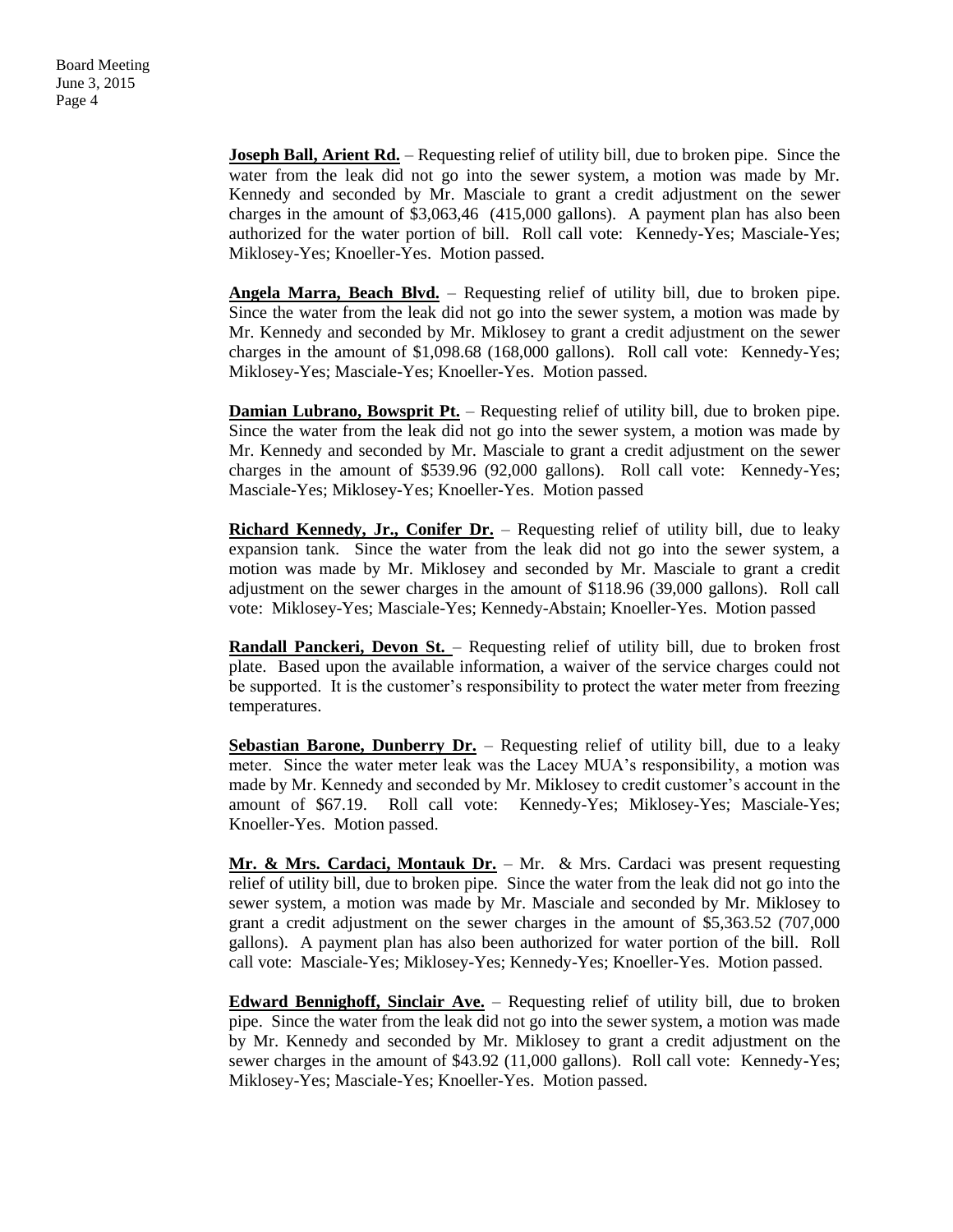Board Meeting June 3, 2015 Page 5

**Mr. & Mrs. Tsarnas, Maple Lane** – Requesting relief of utility bill, due to unexplained high usage. Based upon the available information, a waiver of the service charges could not be supported. Customer will be notified of option to have meter tested, as well as offer a payment plan. **OLD BUSINESS** There was no old business to discuss. **NEW BUSINESS Resolution 2015-37 – Appoint CSI Computers as Authority Computer Consultant** On recommendation by the executive director, a motion was made by Mr. Kennedy and seconded by Mr. Miklosey to adopt Resolution 2015-37, Resolution of the Lacey Municipal Utilities Authority, County of Ocean, State of New Jersey, Appointing CSI Computers as Authority Computer Consultant. Roll call vote: Kennedy-Yes; Miklosey-Yes; Masciale-Yes; Knoeller-Yes. Motion passed. **PUBLIC BUSINESS/ COMMENT** There was no public business/comment. **PAYMENT OF VOUCHERS WHEREAS**, the members of the Lacey Municipal Utilities Authority carefully examined all vouchers presented for payment of claims; **NOW, THEREFORE, BE IT RESOLVED** by the Lacey Municipal Utilities Authority that: 1. Said vouchers in the sum of \$1,018,191.36 be and the same are hereby approved to be paid. 2. Said vouchers are listed on the attached computer check register.

> A motion was made by Mr. Kennedy and seconded by Mr. Masciale to adopt the above resolution. Roll call vote: Kennedy-Yes; Masciale-Yes; Miklosey-Yes; Knoeller-Yes. Motion passed.

**ADJOURNMENT** There being no further business to discuss, the meeting was adjourned at 7:25 p.m.

Respectfully submitted,

Michele Kennedy Executive Secretary